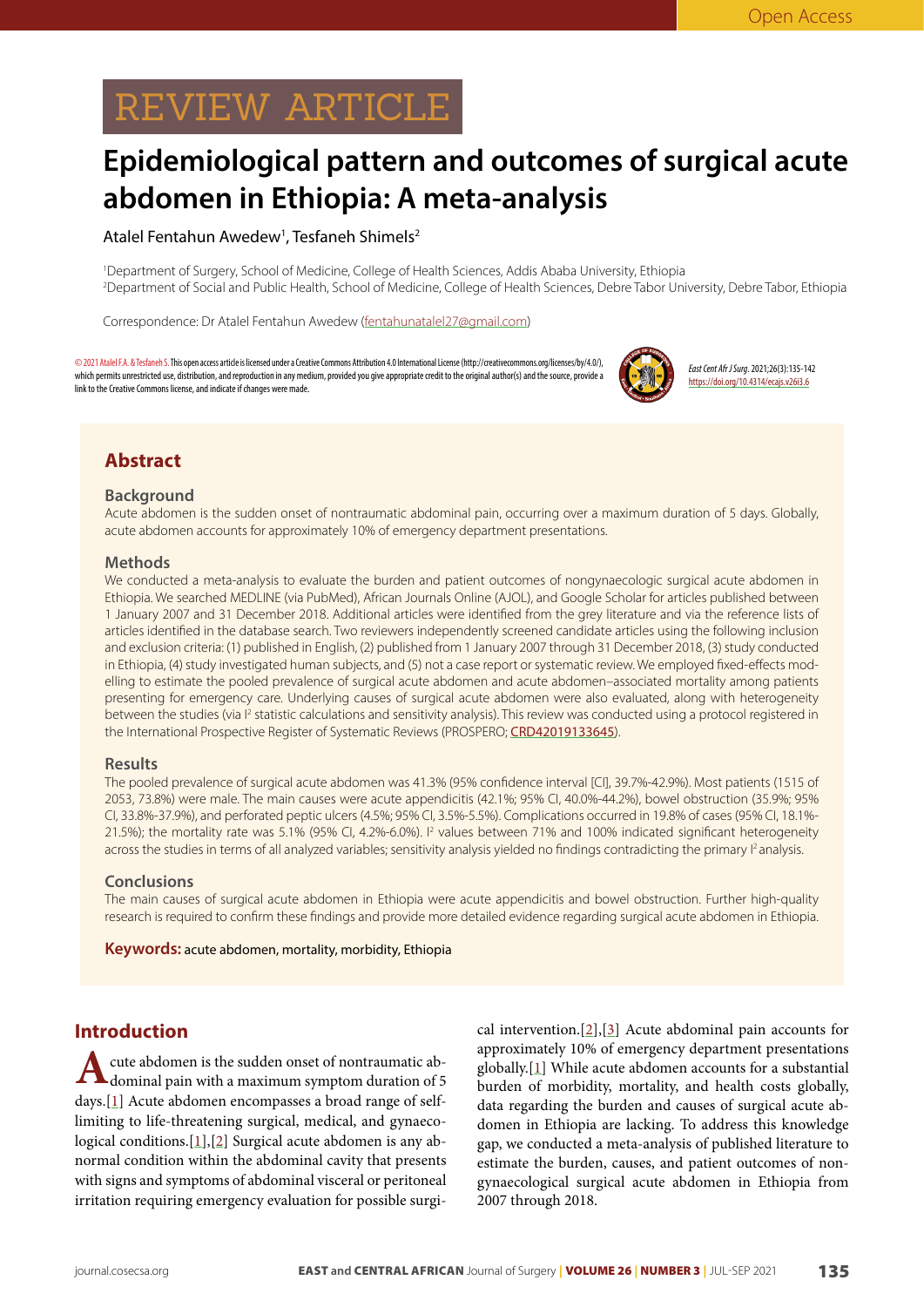<span id="page-1-0"></span>

#### **Methods**

#### **Selection of articles**

This review was conducted in accordance with a protocol registered in the International Prospective Register of Systematic Reviews (PROSPERO; [CRD42019133645](https://www.crd.york.ac.uk/prospero/display_record.php?ID=CRD42019133645)). We searched MEDLINE (via PubMed), African Journals Online (AJOL), and Google Scholar to identify English-language articles about surgical acute abdomen in Ethiopia that were published in scholarly journals or appeared in the grey literature between 1 January 2007 and 30 December 2018. The authors of identified articles were contacted to obtain full-text articles when none was available online. Additional articles were identified from the grey literature and via the reference lists of articles identified in the database search. We excluded research done on nonhuman subjects, case reports, and systematic reviews.

We used the following free-text queries and Medical Subject Heading (MeSH) terms to conduct our search: (*surgical procedures, operative* [MeSH terms] OR (*surgical* [all fields] AND *procedures* [all fields] AND *operative* [all fields]) OR "*operative surgical procedures"* [all fields] OR *surgical* [all fields]) AND (*abdomen, acute* [MeSH terms] OR (*abdo-* *men* [all fields] AND *acute* [all fields]) OR *"acute abdomen"*  [all fields] OR (*acute* [all fields] AND *abdomen* [all fields])) AND (*ethiopia* [MeSH term] OR *Ethiopia* [all fields]).

Two reviewers (1 surgical resident and 1 public health officer) independently screened candidate articles by evaluating titles and abstracts using the following the inclusion and exclusion criteria: (1) published in English, (2) published from 1 January 2007 through 31 December 2018, (3) study conducted in Ethiopia, (4) study investigated human subjects, and (5) not a case report or systematic review. The fulltext versions of candidate articles that passed the screening were reviewed. Discrepancies between the reviewers were resolved through discussion until consensus was reached. The reasons for exclusion were documented for all candidate articles that were not included in the meta-analysis.

#### **Data extraction**

Data from articles were extracted using a computer-based standardized form, which had been piloted to check for consistency and completeness before beginning data collection. The form included the following key variables: author, year of publication, geographic location of the study, sample size,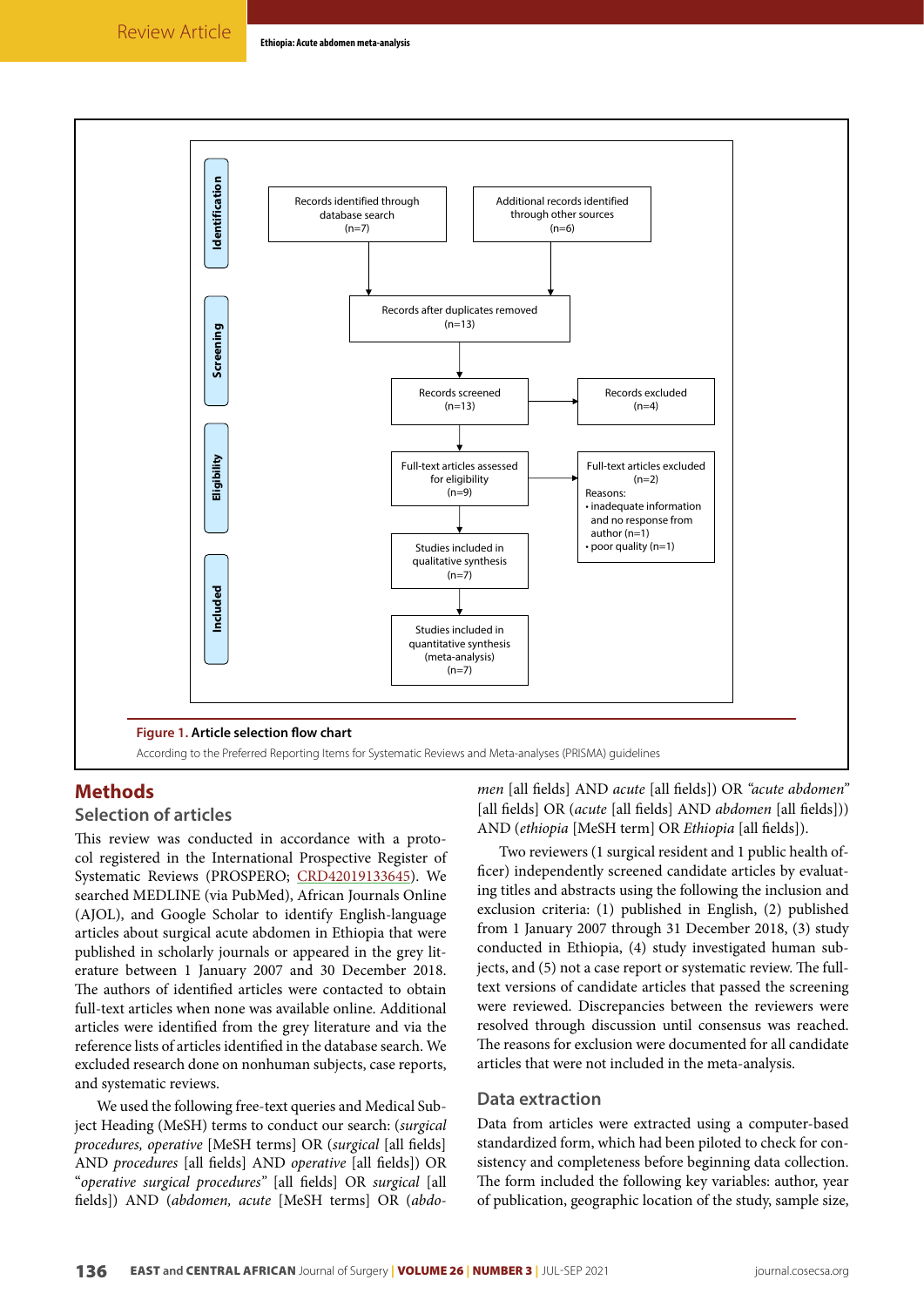<span id="page-2-0"></span>

**Figure 2. Forest plot depicting proportions of male patients (among acute abdomen cases) in studies conducted in Ethiopia with article publication dates between 1 January 2007 and 31 December 2018 (fixedeffects meta-analysis)**

AA, number of acute abdomen cases reported; CI, confidence interval; M, number of male patients among acute abdomen cases

<span id="page-2-1"></span>

AA, number of acute abdomen cases reported; CI, confidence interval; EO, number of emergency operations reported

patient characteristics, data collection period, study design, study setting, study quality, prevalence of aetiological diagnoses, morbidity rate, and mortality rate. Study quality was evaluated using a modified version of the Joanna Briggs Institute quality appraisal tools [\(Supplementary File\)](http://journal.cosecsa.org/public/supplementary/20200021/20200021-supplementary-file-6323-1-2-20200506.pdf).[[4\]](#page-6-3) Specifically, reviewers classified study quality—based on the risk of bias—as low, moderate, or high. Data discrepancies arising between reviewers were resolved via discussion and involving a third party.

#### **Statistical analysis**

The meta-analysis was conducted using OpenMeta[Analyst] (Center for Evidence Synthesis in Health, Brown University, Providence, RI, USA), an open-source software package. Pooled prevalence rates of study outcomes were estimated using fixed-effects modelling. We used the I<sup>2</sup> statistic, which represents the percentage of variability in effect estimates that is due to between-study heterogeneity, to evaluate the validity of the meta-analysis. Heterogeneity is usually classified as low, moderate, and high for  $I^2$  values of 25%, 50%, and 75%, respectively.[[5](#page-6-4)] We conducted a sensitivity analysis to identify sources of between-study heterogeneity.

#### **Results**

Our search identified 13 candidate articles, of which 9 were deemed eligible after screening the titles and abstracts. Of these 9 articles, 7 were deemed eligible for inclusion in the meta-analysis after review of the full text. Three articles were excluded because the publication was outside the date range; 1 article was excluded because it did not report specific information regarding peritonitis as the primary cause of acute abdomen, and the author did not respond to our request for detailed information on this outcome. All 7 articles included in the final analysis reported on hospital-based, retrospective, cross-sectional studies and were published in English, which collectively included 2053 individual patients who received emergency surgical care in Ethiopia [\(Figure 1](#page-1-0)). Patients presenting with acute abdomen ranged in age from 5 days to 95 years (mean age, 31.2 years) ([Table](#page-3-0)). Overall, 1515 of the 2053 patients (73.8%) were male ([Figure 2](#page-2-0)).

#### **Diagnoses**

Surgical acute abdomen accounted for a mean of 41.3% of emergency operations (95% confidence interval [CI], 39.7%-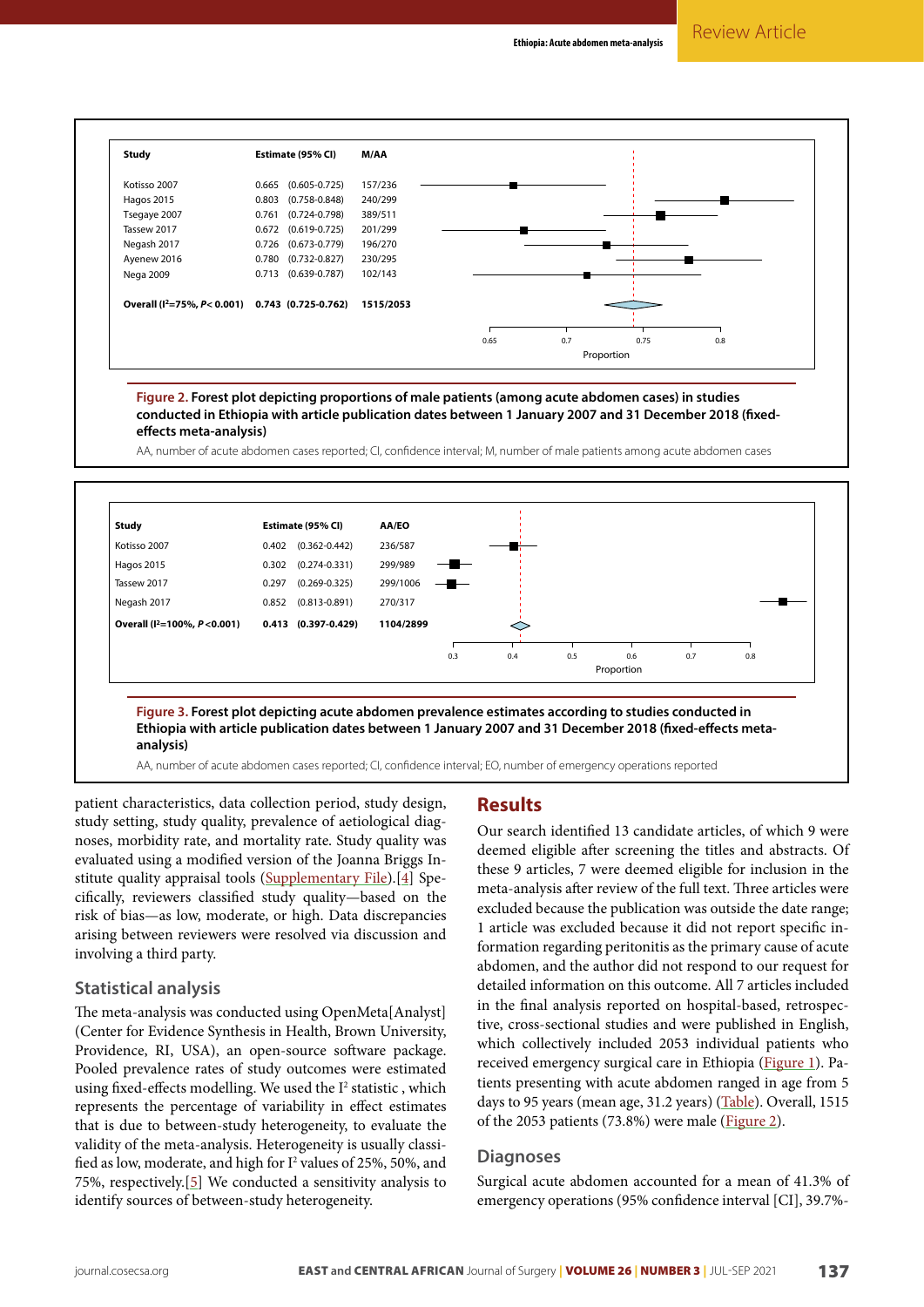<span id="page-3-0"></span>

|                                       | Table. Characteristics of the included articles                      |                              |              |                          |                             |                 |                |                          |                     |                          |                |             |                |                                 |                        |                  |                          |                                |                                  |  |
|---------------------------------------|----------------------------------------------------------------------|------------------------------|--------------|--------------------------|-----------------------------|-----------------|----------------|--------------------------|---------------------|--------------------------|----------------|-------------|----------------|---------------------------------|------------------------|------------------|--------------------------|--------------------------------|----------------------------------|--|
|                                       |                                                                      |                              |              |                          |                             |                 | Diagnosis,     | s                        |                     |                          |                | Sex, n      |                |                                 |                        |                  |                          |                                |                                  |  |
| First author/<br>year                 | Study site                                                           | period<br>Study              | Appendicitis | <b>Bowel obstruction</b> | <b>Peptic ulcer disease</b> | lntussusception | <b>Hernia</b>  | <b>Cholecystitis</b>     | Typhoid perforation | Pancreatitis             | Others         | <b>PlaM</b> | <b>Female</b>  | age±SD,<br><b>Mean</b><br>years | range,<br>years<br>Age | Complications, n | Desths, n                | u 'səse<br>Total acute abdomen | a 'suoitsiaqo<br>Total emergency |  |
| <b>Kotisso</b><br>2007[6]             | Specialized Hospital<br><b>Tikur Anbessa</b><br>(Addis Ababa)        | 1 Jan-31 Dec<br>2000         | 122          | 53                       | $\overline{21}$             | 5               | 4              | 4                        | $\sim$              | 3                        | $\overline{1}$ | 157         | 29             | $30.7 \pm 14.9$                 | 14-84                  | $\infty$         | 36                       | 236                            | 587                              |  |
| $2015$ <sup>[7]</sup><br>Hagos        | Mekelle Hospital                                                     | Aug 2010<br>Sep 2008-        | 159          | 57                       | $\frac{3}{2}$               |                 | G              | $\overline{\phantom{0}}$ | 4                   | $\overline{\phantom{0}}$ | $\overline{4}$ | 240         | 59             | 31.5                            | 15-95                  | 92               | $\overline{6}$           | 299                            | 989                              |  |
| <b>Tsegaye</b><br>2007 <sup>[8]</sup> | Gondar University<br>Hospital                                        | Sep 1998-<br><b>Aug 2002</b> | 177          | 285                      | 20                          | $\mathbf I$     | $\mathbf I$    | 5                        | $\mathbf{I}$        |                          | 23             | 389         | 122            | 32                              | $10 - 79$              | 29               | 27                       | 511                            | $\widetilde{\Xi}$                |  |
| Tassew<br>2017 <sup>[9]</sup>         | Goba Referral<br>Hospital                                            | 30 Aug 2014<br>1 Sep 2012-   | 147          | 86                       | $\overline{1}$              | $\overline{c}$  | $\frac{6}{2}$  | $\mathbf I$              | $\mathbf{I}$        | $\mathbf I$              | $\overline{c}$ | 201         | 98             | 33.9±17.1                       | 10-84                  | $\overline{6}$   | $\frac{9}{2}$            | 299                            | 1006                             |  |
| Negash<br>2017100                     | Referral Hospital<br>Wolaita Sodo<br>Teaching and                    | 30 June 2015<br>1 Jul 2013-  | 99           | 98                       | $\overline{\phantom{a}}$    | $\overline{3}$  | $\circ$        | $\mathbf{I}$             | $\frac{3}{2}$       | $\mathbf{I}$             | $\frac{9}{2}$  | 196         | 74             | 26.5                            | $0.25 - 66$            | 32               | $\overline{1}$           | 270                            | 317                              |  |
| Ayenew<br><b>2016[1]</b>              | Nekemte Referral<br>Hospital                                         | Jan 2011-<br>Dec 2013        | 140          | 99                       |                             | $\circ$         | 13             | $\mathbf I$              | $\mathbf{I}$        | $\mathbf{I}$             | $\mathbf{I}$   | 230         | 65             | $33.7 \pm 18.6$                 | $0.5 - 80$             | 49               | G                        | 295                            | $\widetilde{\Xi}$                |  |
| <b>2009122</b><br>Nega                | Memorial Primary<br>General Hospital<br>Glenn C. Olson<br>(Butajira) | 20 Nov 2006<br>10 Oct 2004-  | 35           | $\overline{a}$           | $\frac{6}{2}$               | 23              | $\overline{0}$ | $\mathbf I$              | $\blacksquare$      | $\blacksquare$           | $\mathbf I$    | 102         | $\overline{4}$ | $26.6 \pm 16.6$                 | $\frac{5d}{76y}$       | $\overline{4}$   | $\overline{\phantom{a}}$ | 143                            | $\widetilde{\Xi}$                |  |
|                                       | NR, not reported; SD, standard deviation                             |                              |              |                          |                             |                 |                |                          |                     |                          |                |             |                |                                 |                        |                  |                          |                                |                                  |  |

**Ethiopia: Acute abdomen meta-analysis**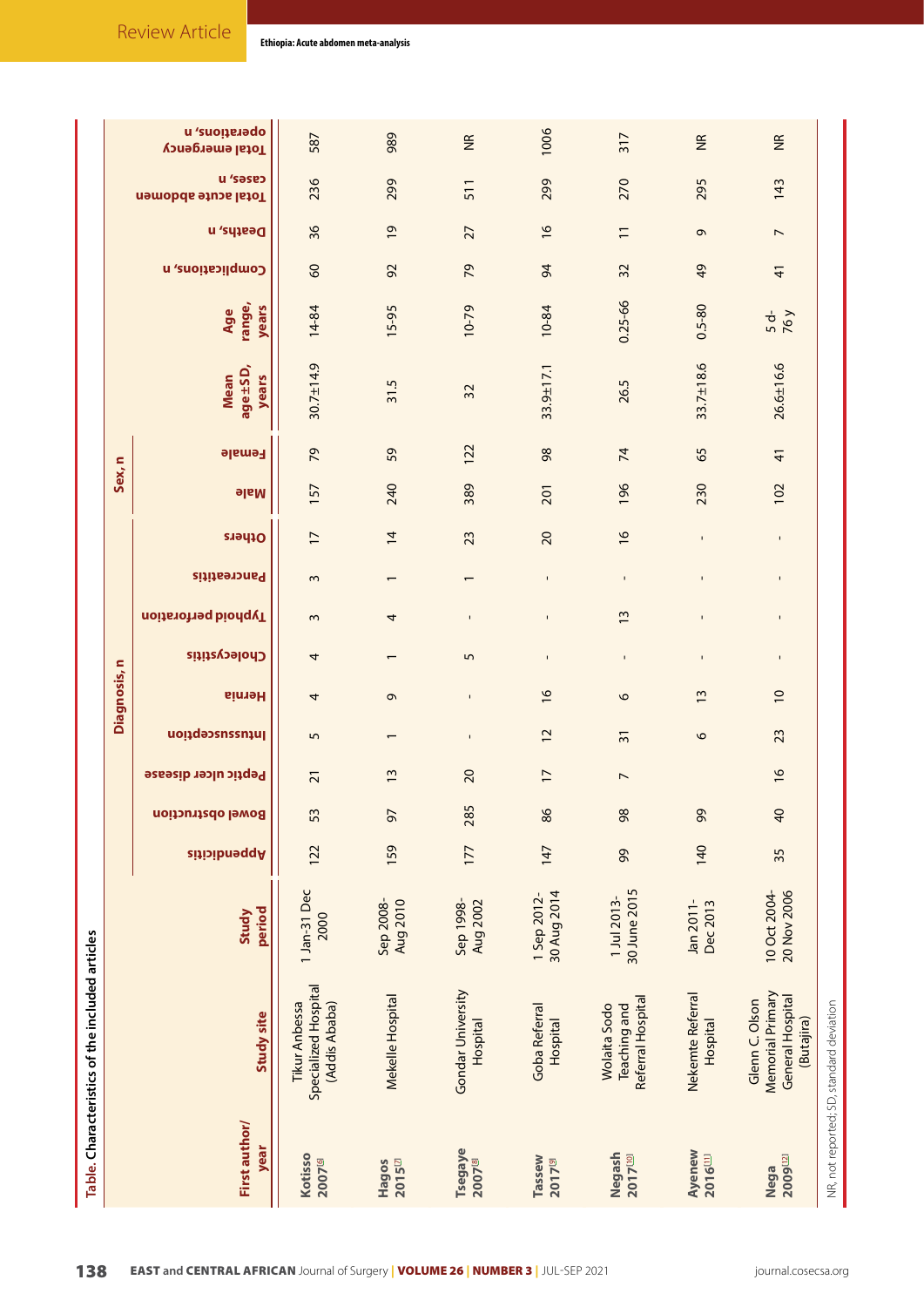<span id="page-4-0"></span>

**Figure 4. Forest plot depicting acute appendicitis prevalence estimates (among acute abdomen cases) according to studies conducted in Ethiopia with article publication dates between 1 January 2007 and 31 December 2018 (fixed-effects meta-analysis)**

AA, number of acute abdomen cases reported; App, number of acute appendicitis cases reported among acute abdomen cases; CI, confidence interval

<span id="page-4-1"></span>

**Figure 5. Forest plot depicting bowel obstruction prevalence estimates (among acute abdomen cases) according to studies conducted in Ethiopia with article publication dates between 1 January 2007 and 31 December 2018 (fixed-effects meta-analysis)**

AA, number of acute abdomen cases reported; BO, number of bowel obstruction cases reported among acute abdomen cases; CI, confidence interval

42.9%) ([Figure 3\)](#page-2-1), with proportions reported in individual articles ranging from 29.7% to 85.2%. The main causes of surgical acute abdomen reported in the articles were acute appendicitis (42.1% of cases; 95% CI, 40.0%-44.2%) ([Figure 4](#page-4-0)), bowel obstruction (35.9% of cases; 95% CI, 33.8%-37.9%) [\(Figure 5](#page-4-1)), and peptic ulcer perforation (4.5% of cases; 95% CI, 3.5%-5.5%) [\(Figure 6](#page-5-0)). The prevalences of aetiological diagnoses for surgical acute abdomen varied across the studies. Acute appendicitis was the most common diagnosis, accounting for 24.4% to 53.2% of diagnoses in individual studies. Among causes of acute abdomen, other reported prevalence ranges diagnoses included 22.4%-55.8% for bowel obstruction, 2.6%-11.2% for peptic ulcer perforation, 1.3%-4.8% for typhoid intestinal perforation, and 0.2%-1.2% for pancreatitis.

#### **Complications and mortality**

The overall pooled rate of complications associated with surgical acute abdomen was 19.8% (95% CI, 18.1%-21.5%) [\(Figure 7\)](#page-5-1), with the complication rates reported in individual articles ranging from 11.9% to 31.4%. The most common complications reported were wound infection, anastomosis leakage, sepsis, and fistula formation. The overall pooled mortality rate following surgical acute abdomen was 5.1%  $(95\% \text{ CI}, 4.2\% - 6.0\%)$  [\(Figure 8\)](#page-6-12), with mortality rates in individual studies ranging from 3.0% to 15.2%.

#### **Heterogeneity and sensitivity analyses**

I<sup>2</sup> values between 71% and 100% (*Figure 2* to *Figure 8*) indicated statistically significant heterogeneity across the included studies in terms of all of the analyzed variables, and there were no contradictory findings in the sensitivity analysis.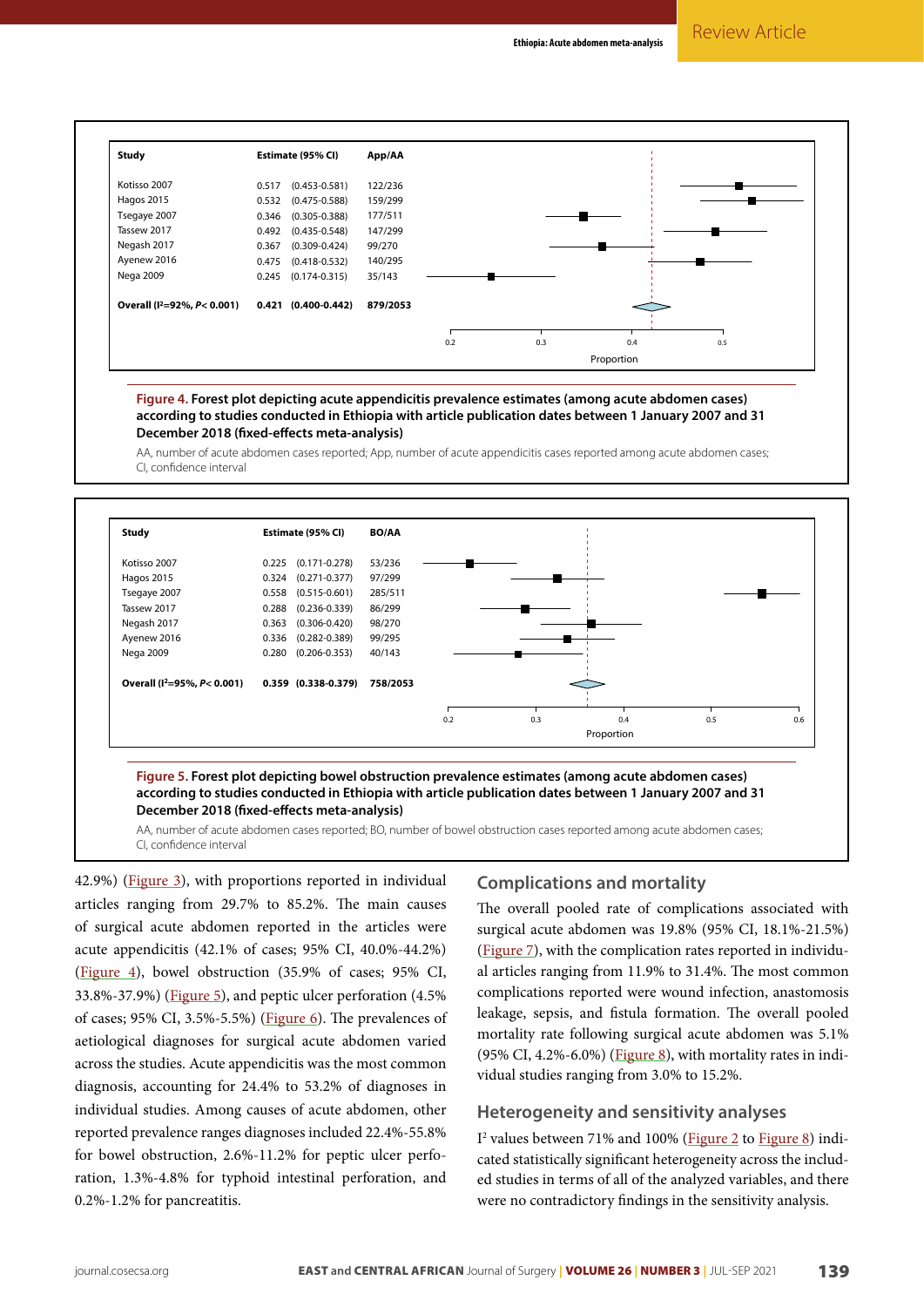<span id="page-5-0"></span>

**Figure 6. Forest depicting peptic ulcer disease prevalence estimates (among acute abdomen cases) according to studies conducted in Ethiopia with article publication dates between 1 January 2007 and 31 December 2018 (fixed-effects Meta-analysis)**

AA, number of acute abdomen cases reported; CI, confidence interval; PUD, number of peptic ulcer disease cases reported among acute abdomen cases

<span id="page-5-1"></span>

**to studies conducted in Ethiopia with article publication dates between 1 January 2007 and 31 December 2018 (fixed-effects meta-analysis)**

AA, number of acute abdomen cases reported; CI, confidence interval; Cmp, number of complications reported among acute abdomen cases

#### **Discussion**

Surgical acute abdomen places a substantial burden on emergency healthcare services worldwide. Our analysis, which to the best of our knowledge, is the first meta-analysis of surgical acute abdomen in Ethiopia, highlights the high burden that this condition places on emergency healthcare services in the country, where it accounts for over 40% of emergency surgical procedures. We found that the most common causes of surgical acute abdomen in Ethiopia were acute appendicitis and bowel obstruction, with each accounting for over one-third of diagnoses for this condition.

The pattern of acute abdomen varies by geographic location, socioeconomic status, and cultural factors. Abdominal pain has been highlighted as the most common cause of hospital admissions in the United States, [\[13\]](#page-6-13) where a retropsective study of 1000 consecutive patients at a single tertiary medical centre found that 41% of patients admitted to hospital with acute abdomen were classified as having nonspecified abdominal pain (NSAP).[[14](#page-6-14)]

Overall, a similarly large proportion of patients with acute abdominal pain are classified as having NSAP in high-income countries, ranging from 15.5% to 36% in Italy, 21.1% in the United States, and 39.9% in the United Kingdom.[\[14\]](#page-6-14)-[\[20\]](#page-7-0) Although NSAP is a commonly applied diagnostic classification in low- and middle-income countries in Africa and Asia, specific causes are also often identified. A study conducted in the Combined Military Hospital Kharian in Pakistan identified acute appendicitis (21.4%) as the most frequent cause of acute abdomen, followed by NSAP (15.4%), acute intestinal obstruction (14.5%), acute cholecystitis (12.7%), and perforated duodenal ulcer (11.8%).[\[21](#page-7-1)] In another acute abdomen study conducted in Pakistan, acute appendicitis accounted for 35% of acute abdomen cases, while intestinal obstruction, gut perforation, and cholecystitis accounted for 28.5%, 23.3%, and 7.2% of cases, respectively.[[22](#page-7-2)] In Africa, some authors have reported a shift from bowel obstruction to acute appendici-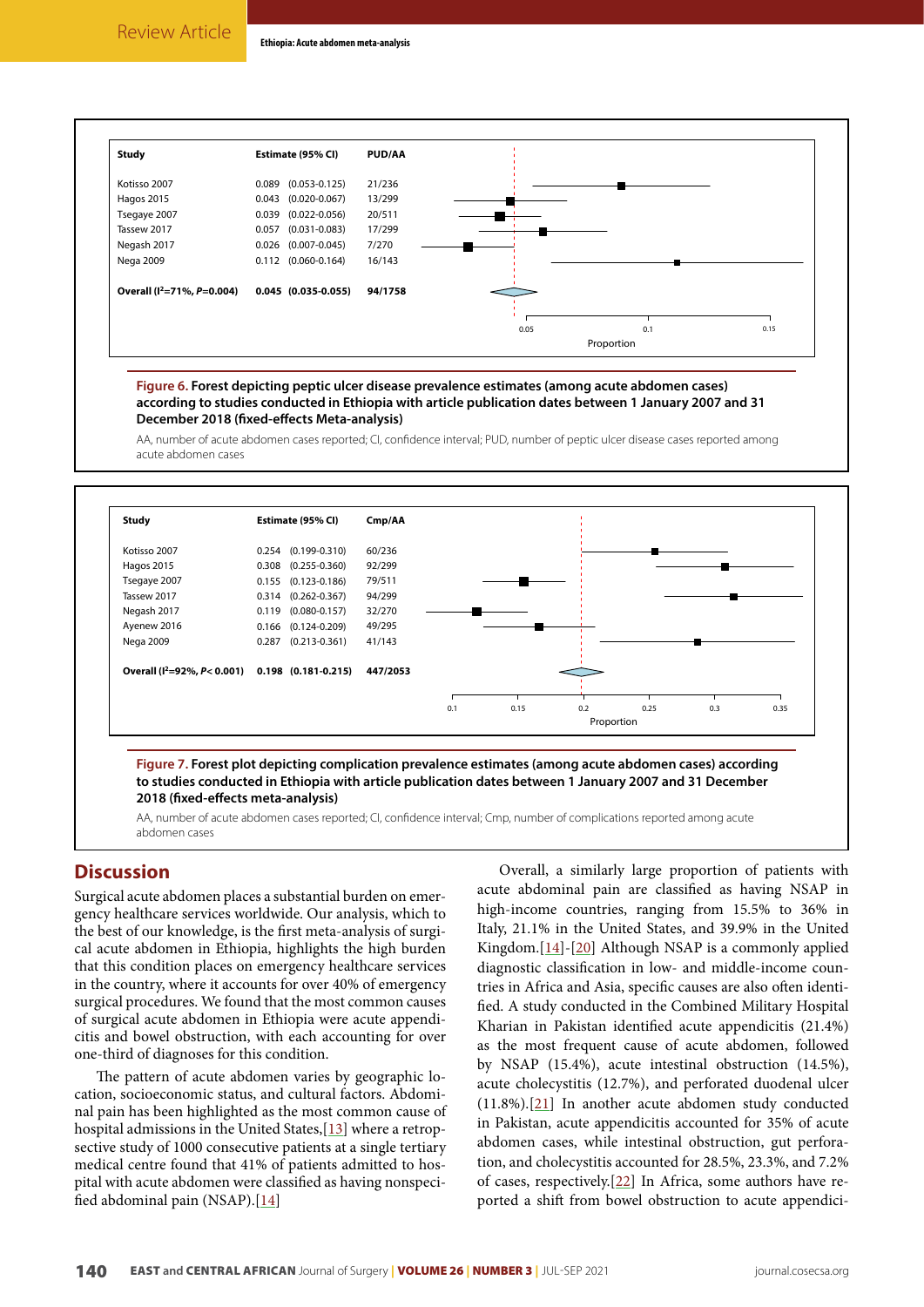<span id="page-6-12"></span>

AA, number of acute abdomen cases reported; CI, confidence interval; Dth, number of deaths among acute abdomen cases

tis as the primary cause of emergency admissions for acute abdomen.[[23](#page-7-3)] In a study conducted in Ghana, the most common causes of surgical acute abdomen admissions were acute appendicitis, typhoid perforation, and bowel obstruction, accounting for 22.4%, 16.2%, and 12.6% of cases, respectively.[\[24\]](#page-7-4) A study conducted in Nigeria identified the most common causes of surgical acute abdomen as appendicitis (30.3% of cases), bowel obstruction (27.9% of cases), typhoid ileal perforation (14.9% of cases), and perforated peptic ulcer (7.6% of cases).[\[3](#page-6-2)] A study conducted in Sudan found acute appendicitis to be by far the most common cause of acute abdomen, accounting for 63% of cases.[[25](#page-7-5)] We speculate that differences in causes of surgical acute abdomen in different geographical locations may be attributable to variations in cultural practices, health infrastructure, availability of diagnostics, and dietary habits.

#### **Limitations**

Significant between-study heterogeneity was present in this meta-analysis, which was at least partly attributable to the substantial variation in the age and sex compositions of the study samples. Further large-scale, high-quality research using standard methods, outcome definitions, and outcome measures are required to confirm these findings and provide more detailed evidence regarding surgical acute abdomen in Ethiopia.

#### **References**

- <span id="page-6-0"></span>1. Gans SL, Pols MA, Stoker J, Boermeester MA; expert steering group. Guideline for the diagnostic pathway in patients with acute abdominal pain. *Dig Surg*. 2015;32(1):23-31. doi:10.1159/000371583 [[View Article](https://doi.org/10.1159/000371583)] [[PubMed](https://pubmed.ncbi.nlm.nih.gov/25659265/)]
- <span id="page-6-1"></span>2. Squires R, Carter SN, Postier RG. Acute abdomen. In: Townsend CM, Evers BM, Beauchamp RD, Mattox KL, eds. *Sabiston Textbook of Surgery*. 20th ed. Elsevier; 2017.
- <span id="page-6-2"></span>3. Agboola JO, Olatoke SA, Rahman GA. Pattern and presentation of acute abdomen in a Nigerian teaching hospital. *Niger Med J*. 2014;55(3):266-270. doi:10.4103/0300-1652.132068 [[View Article](https://doi.org/10.4103/0300-1652.132068)] [[PubMed](https://pubmed.ncbi.nlm.nih.gov/25013262/)]
- <span id="page-6-3"></span>4. JBI, Faculty of Health and Medical Sciences, The University of Adelaide. Critical appraisal tools 2020. Accessed 20 March 2022. <https://jbi.global/critical-appraisal-tools>
- <span id="page-6-4"></span>5. Higgins JPT, Thompson SG, Deeks JJ, Altman DG. Measuring inconsistency in meta-analyses. *BMJ*. 2003;327(7414):557-560. doi:10.1136/bmj.327.7414.557 [[View Article](https://doi.org/10.1136/bmj.327.7414.557)] [[PubMed](https://pubmed.ncbi.nlm.nih.gov/12958120/)]
- <span id="page-6-5"></span>6. Kotisso B, Abdurhaman Z. Pattern of acute abdomen in adult patients in Tikur Anbessa Teaching Hospital, Addis Ababa, Ethiopia. *East Cent Afr J Surg* 2007;12(1):47-52.
- <span id="page-6-6"></span>7. Hagos M. Acute abdomen in adults: a two year experience in Mekelle, Ethiopia. *Ethiop Med J*. 2015;53(1):19-24. [[PubMed](https://pubmed.ncbi.nlm.nih.gov/26591288/)]
- <span id="page-6-7"></span>8. Tsegaye S, Osman M, Bekele A. Surgically treated acute abdomen at Gondar University Hospital, Ethiopia. *East Cent Afr J Surg*. 2007;12(1):53-57.
- <span id="page-6-8"></span>9. Tassew B, Tegegne Haile M, Benti Tefera T, Sileshi Balda S, Bekele Gonfa K, Mubashir K. Presentation and outcome of acute abdomen in Goba Referral Hospital, Goba, southeast Ethiopia: retrospective study. *SM J Fam Med*. 2017;1(1):1003.
- <span id="page-6-9"></span>10. Negash M, Teklewold B, Pawulos W. Assessment of non-traumatic acute abdominal cases treated operatively at Wolaita Sodo Teaching and Referral Hospital, Southern Ethiopia. *J Pharm Alternat Med*. 2017;14:25-33.
- <span id="page-6-10"></span>11. Ayenew Z, Tamirat Gizaw A, Workneh D, Fentahun N. Outcome of non-traumatic surgical acute abdomen in Nekemte Referral Hospital southwest Ethiopia: a retrospective cross-sectional study. *Surg Curr Res*. 2016;7:282. doi:10.4172/2161-1076.1000282 [[View Article](https://doi.org/10.4172/2161-1076.1000282)]
- <span id="page-6-11"></span>12. Nega B. Pattern of acute abdomen and variables associated with adverse outcome in a rural primary hospital setting. *Ethiop Med J*. 2009;47(2):143-151. [[PubMed](https://pubmed.ncbi.nlm.nih.gov/19743794/)]
- <span id="page-6-13"></span>13. Martin RF, Rossi RL. The acute abdomen. An overview and algorithms. *Surg Clin North Am*. 1997;77(6):1227-1243. doi:10.1016/ s0039-6109(05)70615-0 [[View Article](https://doi.org/10.1016/s0039-6109(05)70615-0)] [[PubMed](https://pubmed.ncbi.nlm.nih.gov/9431337/)]
- <span id="page-6-14"></span>14. Brewer BJ, Golden GT, Hitch DC, Rudolf LE, Wangensteen SL. Abdominal pain. An analysis of 1,000 consecutive cases in a University Hospital emergency room. *Am J Surg*. 1976;131(2):219- 223. doi:10.1016/0002-9610(76)90101-x [[View Article](https://doi.org/10.1016/0002-9610(76)90101-x)] [[PubMed](https://pubmed.ncbi.nlm.nih.gov/1251963/)]
- 15. Cervellin G, Mora R, Ticinesi A, et al. Epidemiology and outcomes of acute abdominal pain in a large urban Emergency Department: retrospective analysis of 5,340 cases. *Ann Transl Med*. 2016;4(19):362. doi:10.21037/atm.2016.09.10 [[View Article](https://doi.org/10.21037/atm.2016.09.10)] [[PubMed](https://pubmed.ncbi.nlm.nih.gov/27826565/)]